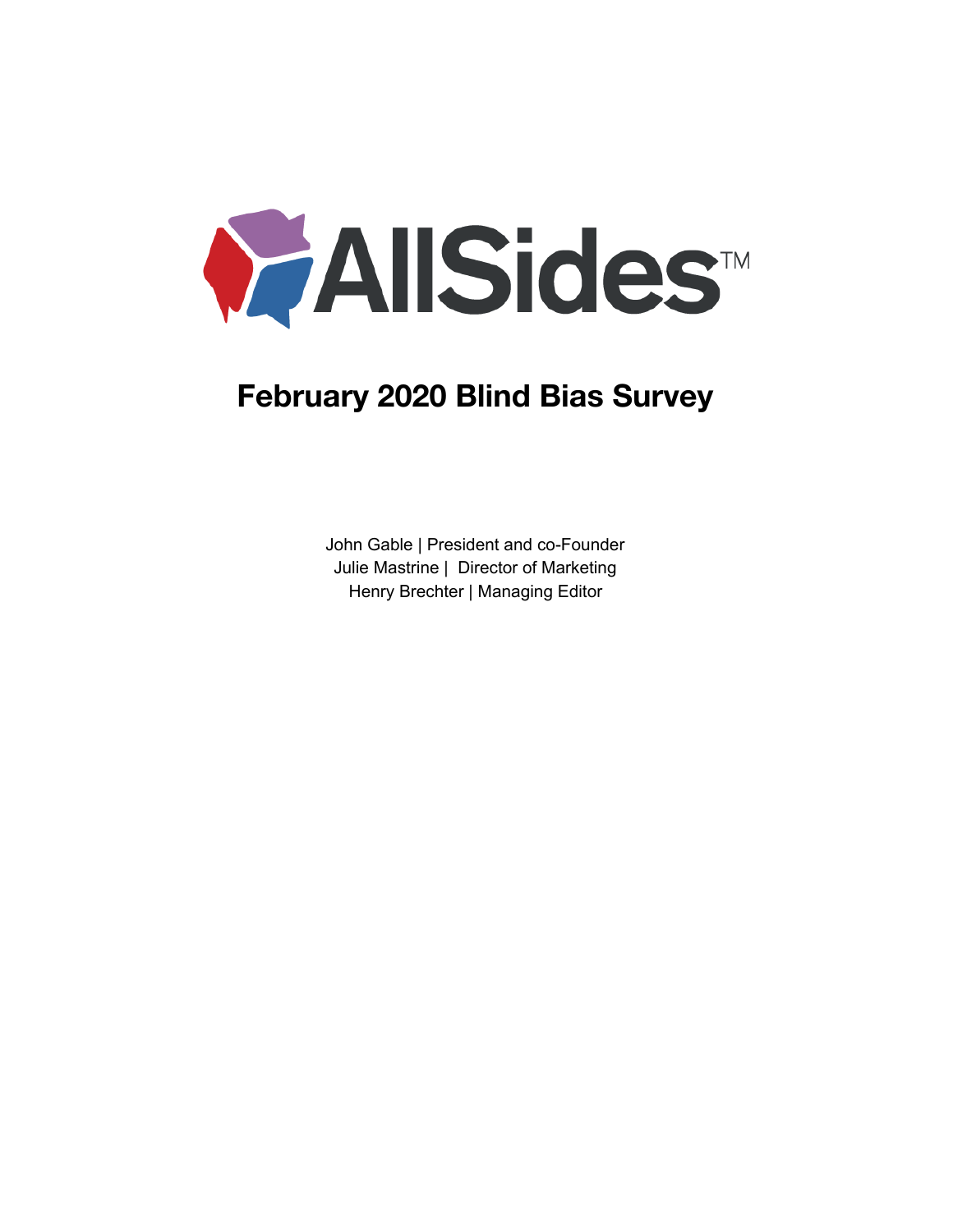# Survey Overview

Between February 19 and 27, 2020, AllSides conducted a multi-partisan blind bias survey to assess the political bias of five popular U.S. media outlets: Associated Press, The Hill, NPR, The Washington Examiner, and The Washington Post.

**Participants assessed written, online news content** *only* **— not radio, TV, or broadcast content.** The purpose of the survey was to gather more data on news source bias and ensure that the AllSides Media Bias Ratings for the five news outlets reflect the average judgement of Americans. The data collected in blind bias surveys is just one of multiple methods AllSides uses to rate media bias.

# About AllSides Media Bias Ratings

AllSides provides over 600 media bias [ratings](https://www.allsides.com/media-bias/media-bias-ratings) of online media outlets, writers, think tanks, and other sources. We assign each source a bias rating on a 5-point scale: [Left](https://www.allsides.com/media-bias/left), [Lean](https://www.allsides.com/media-bias/left-center) Left, [Center](https://www.allsides.com/media-bias/center), Lean [Right](https://www.allsides.com/media-bias/right-center), and [Right](https://www.allsides.com/media-bias/right).



The AllSides **patented bias detection and display technology** drives what is arguably the world's most effective and up-to-date bias detection engine. It's powered by a combination of wisdom-of-the-crowd technology and statistical research and methodologies.

Our bias rating system utilizes multiple methodologies for assessing media bias, and combines them for the best possible results. On AllSides.com, we list which methods we used to arrive at the bias rating for any given source. Blind bias surveys are our most robust methodology; we also employ editorial reviews, independent reviews, and third party data. [Learn](https://www.allsides.com/media-bias/media-bias-rating-methods) about these other methods for rating bias at [AllSides.com.](https://www.allsides.com/media-bias/media-bias-rating-methods)

Our bias ratings are fluid and are subject to change over time as the bias of a source changes or as we acquire new information.

# Subjectivity of Bias Ratings

The AllSides patented media bias rating system reflects the average judgment of the American people. It is not "accurate" – bias is subjective and "in the eye of the beholder," so there is no strictly accurate measurement of political bias. What is considered a left-wing view to a right-winger may seem like a centrist view to a left-winger.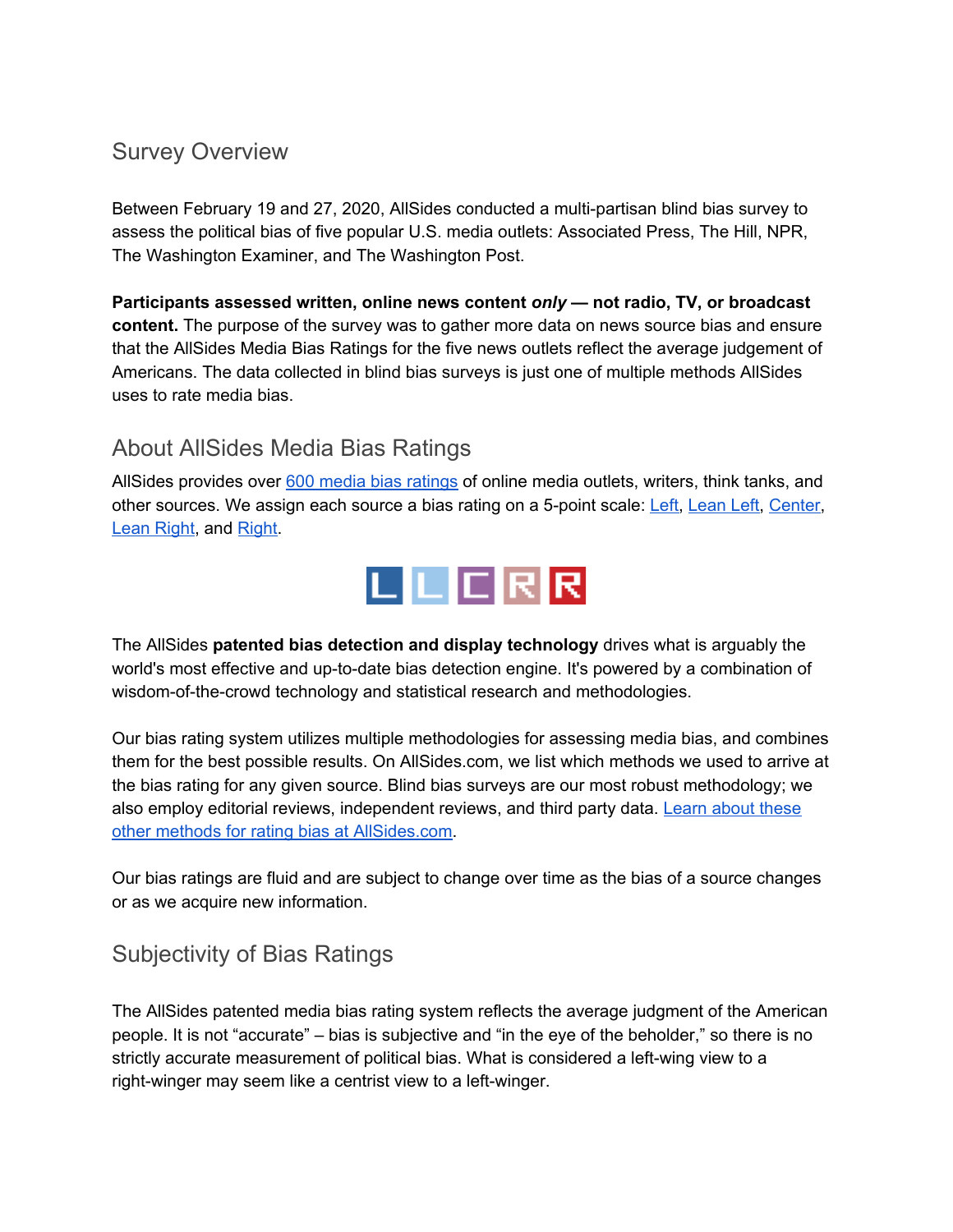AllSides recognizes that a five-point bias rating scale (Left, Lean Left, Center, Lean Right, Right) cannot capture the multitude of nuance that makes up the landscape of political thought. Far from seeking perfection, our ratings simply serve as a "map" of bias that helps readers to get a general idea of where a media outlet may fall in the modern political landscape, thus helping them to understand which perspectives may be represented or omitted in reading that particular news outlet. Our bias ratings reflect the average judgement of the American people, who has various views and hail from all points on the political bias spectrum.

About AllSides Blind Bias Surveys

During an AllSides blind bias survey, participants are asked to rate the bias of online news content "blindly" — with all branding and identifying information removed.

This provides a robust bias evaluation, and is at the core of the patented AllSides Bias Rating™ methodology.

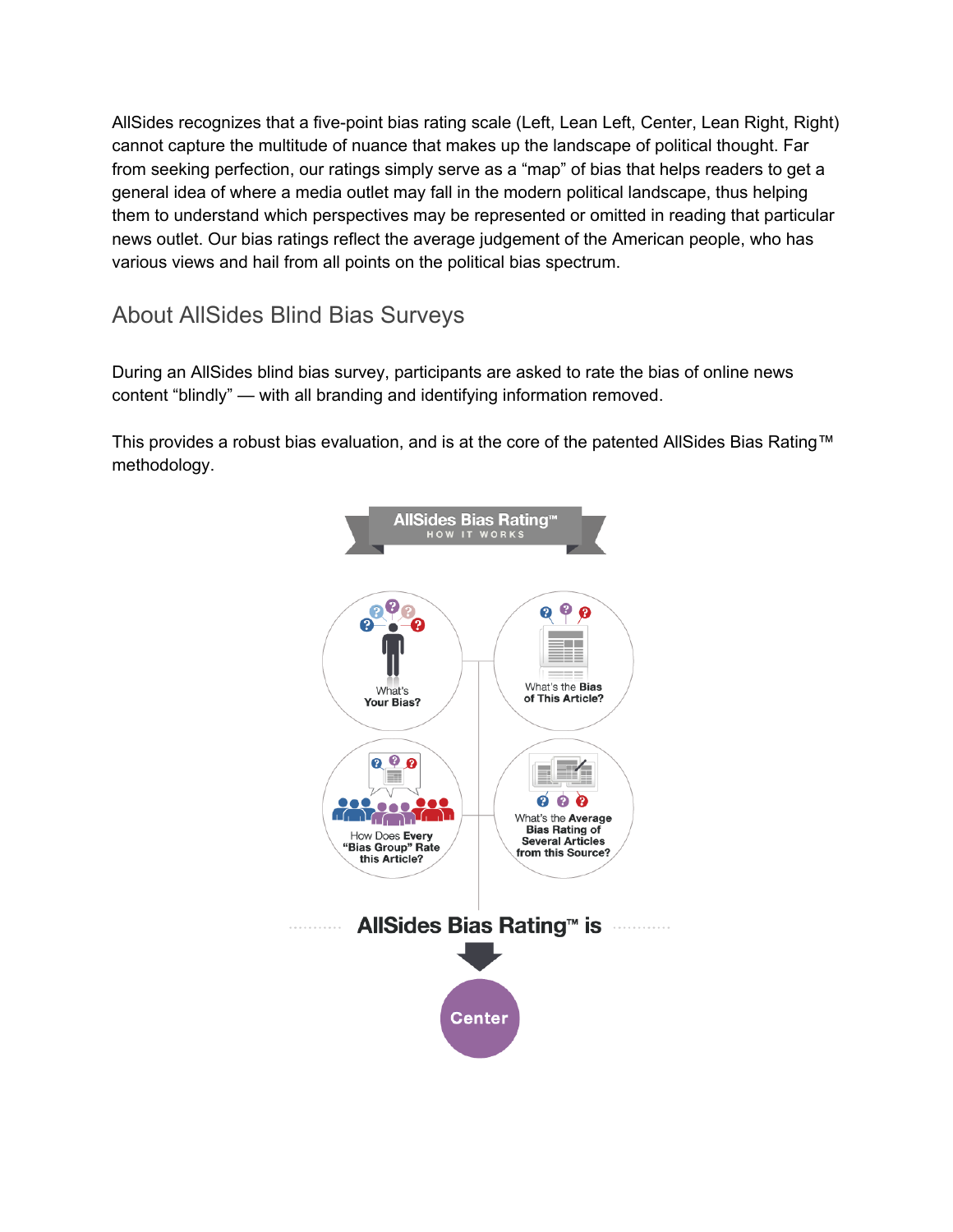# How AllSides Chose Which Sources to Evaluate

The February 2020 blind bias survey collected responses on content from the following media outlets:

- Associated Press Rated **Center** as of February 2020
- The Hill Rated **Center** as of February 2020
- NPR Rated **Center** as of February 2020
- The Washington Post Rated **Lean Left** as of February 2020
- The Washington Examiner Rated **Lean Right** as of February 2020

AllSides chose these outlets to assess based on multiple factors, including one or a combination of the following:

**Community feedback from readers.** Visitors to the AllSides website are invited to indicate whether they agree or disagree with our media bias ratings. Community feedback does not determine AllSides Media Bias Ratings, but can trigger a deeper review. Some outlets were chosen because a significant portion of readers indicated they disagreed with our bias rating for that outlet.

**Traffic to the source page from search engines.** AllSides used Google Analytics to determine which sources pages receive the most traffic from search engines.

**Existing data.** AllSides took into consideration whether or not the outlet had been subject to other AllSides media bias rating methodologies, such as past blind bias surveys, editorial reviews, independent reviews, or third party data.

AllSides chose NPR (online news only) and Associated Press because many users disagreed with our current bias ratings of those outlets as Center. As of January 2020, 20,288 users agreed with our rating for NPR online news, and 15,428 disagreed.

AllSides rates online content only; not video, TV, radio, or broadcast content. NPR's written, online content differs significantly from its radio content; AllSides believes readers who disagree with our Center rating may mistakenly believe the rating is for NPR's radio content. Still, we opted to investigate further.

As for the Associated Press, as of January 2020, 9,656 readers agreed with AllSides that the source has a Center bias, and 6,915 disagreed.

As of January 2020, 8,192 AllSides users agreed with our rating of Center for The Hill, and 10,388 disagreed.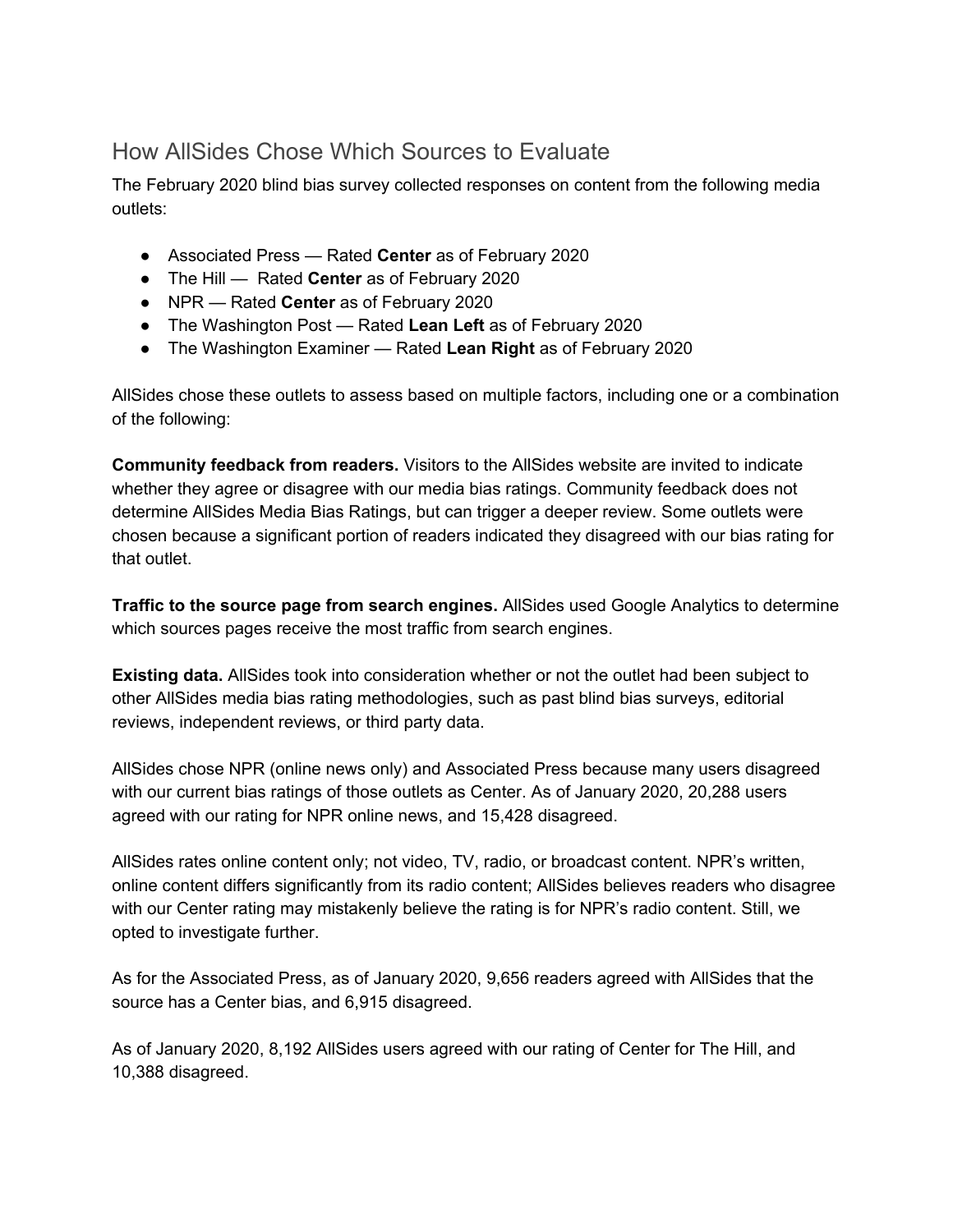AllSides chose The Hill, The Washington Examiner, and the Washington Post for evaluation in part because these webpages receive a high amount of traffic from Google, and we want to ensure we have robust data to provide for visitors.

The Hill, Associated Press, and The Washington Examiner had not been evaluated in past AllSides blind bias surveys. NPR was assessed during a May 2017 AllSides blind bias survey, in which its rating came out to Center. Washington Post was assessed during a November 2012 blind bias survey, in which its rating came out to Lean Left.

Methodology

## **Anchor Outlets**

AllSides chose three articles covering the same topic from three "anchor" outlets — Wall Street Journal (Center bias), Huffington Post (Left bias) and Breitbart (Right bias) to present at the very beginning of the survey. AllSides chose content from these outlets because we are very confident in their bias ratings.

Because bias is subjective, the inclusion of content from "anchor outlets" was meant to "anchor" participants to a general idea about the range of bias that appears in media from left to right, and to provide them with a baseline of a Left, Center, and Right bias rating in American media. Because bias is subjective and contextual, providing anchor outlets helps readers to get a sense of the extremes of bias before rating content.

AllSides acknowledges that this system is not bulletproof, as bias is still ultimately subjective and there may be people who disagree that WSJ, HuffPost, and Breitbart are Center, Left and Right, respectively. However, we are confident that these three outlets are good representations of Left, Center, and Right political bias in the U.S.

## **Selecting Content to Measure Bias**

AllSides selected content in two ways: 1.) collecting *the top five headlines displayed on the website, on two different days at the same time of day*, and 2.) collecting the *top stories the outlet ran around two major national news stories, on two different days at the same time of day.*

## **Selecting Top Headlines**

AllSides collected the top five headlines on each outlet's homepage on two different days, at the same time of day.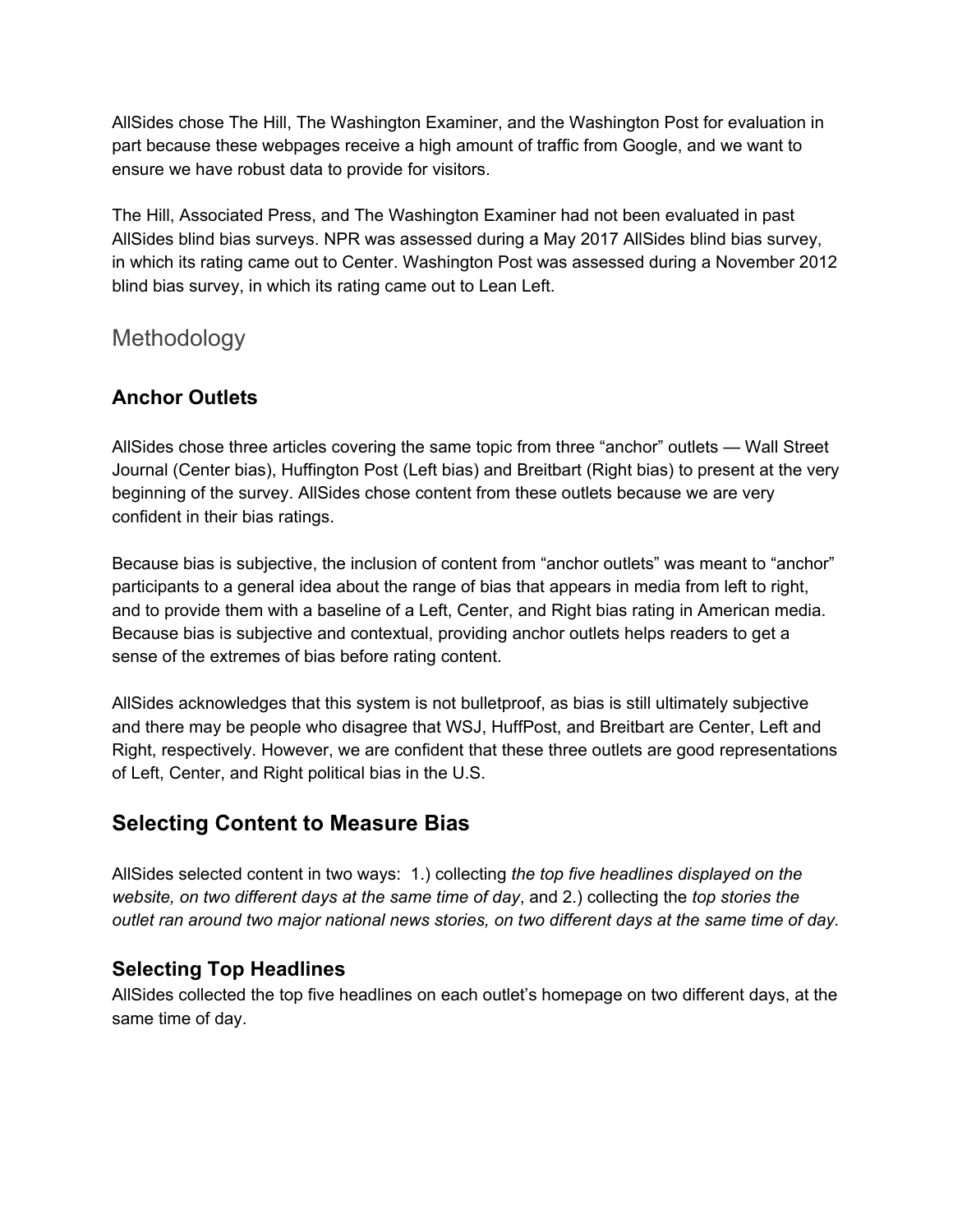AllSides pulled headlines from each outlet on two separate occasions. The first pull was done between 1:00 and 1:05 p.m. ET on January 7, 2020; the second was done between 12 and 12:05 p.m. ET on January 9, 2020.

#### **Selecting Coverage of Major Ongoing Stories**

AllSides also took into account how each outlet displayed bias in its coverage of two major, ongoing news stories: President Trump's impeachment proceedings, and coverage following the U.S. airstrike that killed Iranian Major General Qasem Soleimani and six others on Jan. 3 in Iraq.

Top headlines on Soleimani were pulled from each outlet between 12 and 12:05 p.m. ET on January 14; top headlines on impeachment were pulled between 12 and 12:05 p.m. ET on January 16.

In addition to the headline, AllSides included the first 50 to 150 words of each article in the survey to be further evaluated for bias.

## **Minimizing Subjectivity**

Each media outlet formats its homepage differently, and determining which stories are most "prominently" displayed is somewhat subjective. In order to determine "prominence" of a story on a homepage, AllSides took into consideration photo size, headline font size, and whether or not the story was in the center of the display screen. Stories that had very large headline font and photos and were displayed in the middle or at the top of the page were considered to be "most prominent."

Top headlines were selected either because they were *the five most prominent stories on the outlet's homepage at the selected time*, or *the five top stories specifically labeled in an outlet's "Top Stories" section at the selected time*.

The content pulled to reflect coverage of major ongoing stories was *the most prominent story an outlet displayed on the chosen topic at the selected time.*

Content added to the survey was stripped of any clear indications of brand, source, author, etc. No logos, reporter names, or other signals of where the content originated from were included. This ensured that the reader was "blind" to the content's origins.

Understanding the Personal Political Bias of Those Who Formatted and Participated in the Survey

Content was gathered by two AllSides team members who have a Center and Lean Right bias.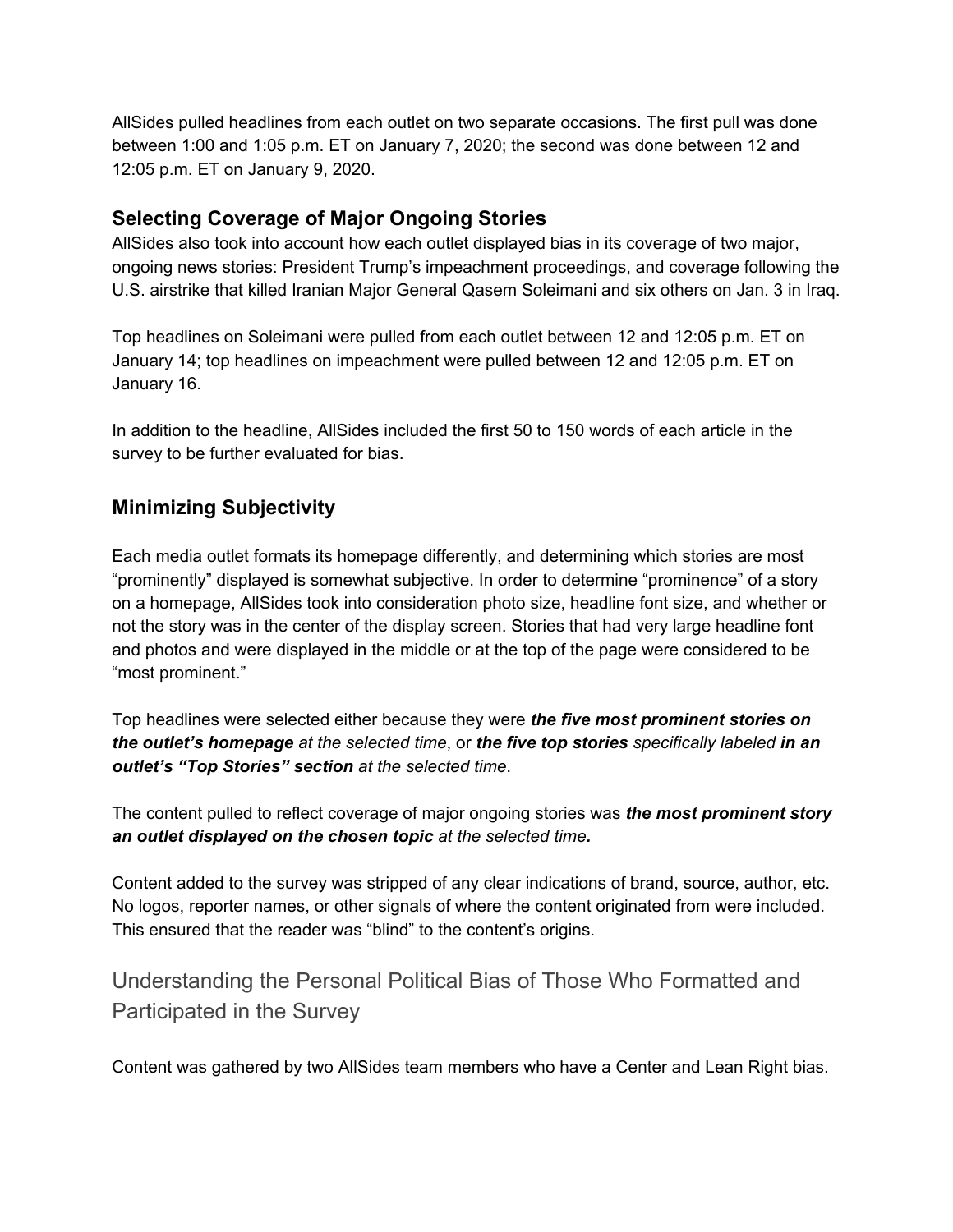Each survey participant was asked to self-determine their bias using the [AllSides](https://www.allsides.com/rate-own-bias) Rate Your [Bias](https://www.allsides.com/rate-own-bias) tool and report their results in the survey. A total of 260 participants with a Left bias completed the survey; 530 with a Lean Left bias; 506 with a Center bias; 442 with a Lean Right bias, and 139 with a Right bias.

Note that when examining the results, each group was viewed independently and then the data was normalized. In other words, the overall results of all participants with a Left bias were given the same weight as the results from those with a Right bias (which had fewer participants overall) and from those with a Center bias (which had more participants overall). Each group had equal impact on the survey results.

Using the tool, participants self-rate their bias on social issues, economic issues, foreign policy, the environment, healthcare, education, social security, and welfare. Users are asked to say whether they believe their views are left, lean left, center, lean right, or right on these issues. They are also asked to rate the importance of these issues to them personally, in order for AllSides to generate an overall bias rating for the individual.

The Rate Your Bias tool does not purport to be definitive, and AllSides acknowledges that political thought is complex and does not fit neatly into boxes of left, center, and right. It is also important to remember that ideas often "change sides" in the political landscape. For example, in the past, those on the left openly supported stricter immigration control to curb job competition for native blue-collar workers; now, those on the left are more likely to support open borders or more liberal immigration policies, while conservatives are more likely to support stricter immigration control (however, it's not a monolith: some conservatives do support liberal immigration policies).

When people use this tool, they are able to provide an indication of *where they perceive their own views to fall on the political spectrum.* Because bias is "in the eye of the beholder," many people approach news articles with their own bias in mind. For example, someone who believes themselves to be Lean Left on many issues likely filters news articles through the lens of that bias. For this reason, while not perfect nor "accurate," the self-rated bias of AllSides team members and survey participants is a key aspect of our blind bias survey and overall rating system, because it helps us to identify different political biases as Americans perceive them.

## **Distribution**

AllSides distributed the survey sign-up link on our website, to our newsletter subscribers, and on our social media platforms — Twitter, Facebook, Instagram and LinkedIn — between the days of February 19 and February 27, 2020.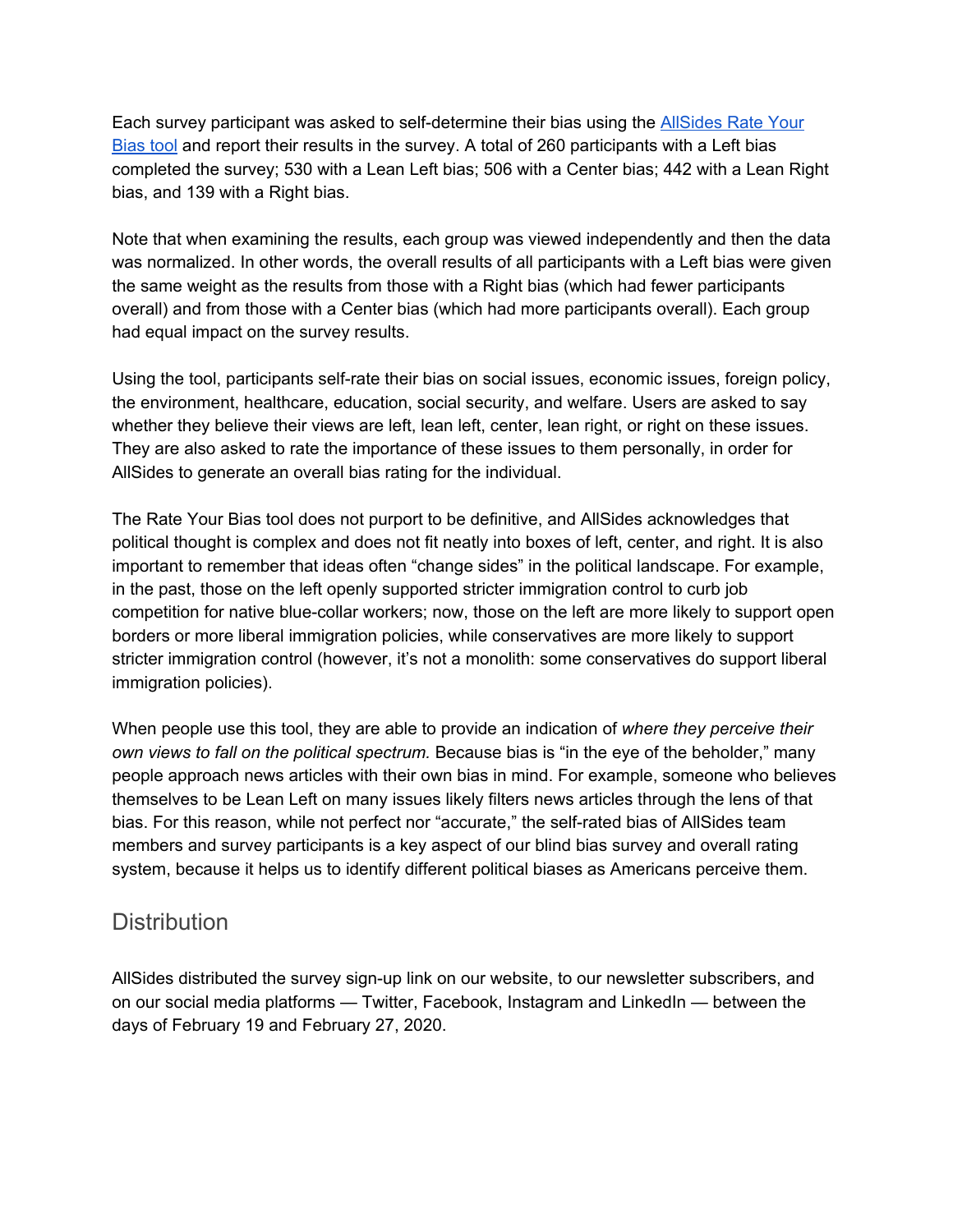## How the Survey Was Formatted

Participants were asked to disclose their age, gender, Rate [Your](https://www.allsides.com/rate-own-bias) Bias result, state or country of residence, and whether or not they live in a rural, urban or suburban area.

Participants were then provided a headline and the first 50-150 words of the three articles taken from the "anchor outlets" — The Wall Street Journal (Center), HuffPost (Left), and Breitbart (Right). They were told the following:

*"Below are headlines from 3 major online media outlets in the U.S.*

*Please indicate whether you think the bias of the headline and content are from a media outlet with a left, lean left, center, lean right, or right political bias. There are no "correct" answers — AllSides is interested in what you perceive the bias of the media outlet to be."*

Participants were then presented with five pages of survey content (each page displaying all the content for a given media outlet) and were asked to give an overall bias rating for the content. For example, the survey question with Associated Press content looked like this:

Please indicate what you believe *the overall bias of the media outlet to be* based on the headlines and content.

**Headlines Day 1:**

*Stampede kills 56 at funeral for Iranian general slain by US*

*US prepares for possible Iranian reprisal after drone strike*

*Death of Iran general spurs anxiety over fate of US hostages*

*Harvey Weinstein's rape trial begins on heels of new charges*

*6.4 quake strikes Puerto Rico amid heavy seismic activity*

#### **Headlines Day 2:**

*Iran says Ukrainian plane was on fire, tried to turn back*

*"Iran sends mixed signals as tensions with US ease"*

*Analysis: Trump changes terms of 2020 race with Iran turmoil*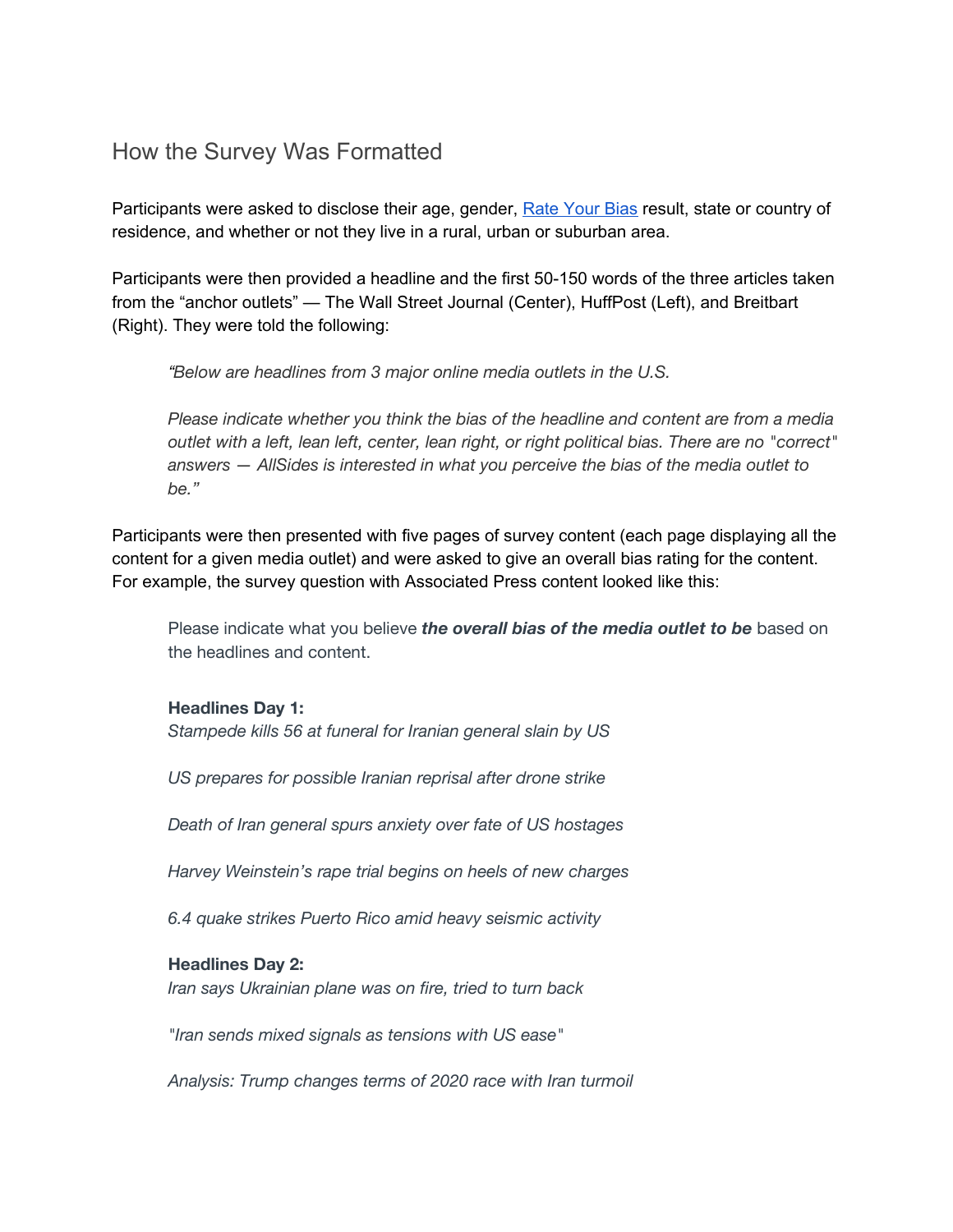*"Royal reset: Harry, Meghan aim to control their media image"*

*Facebook again refuses to ban political ads, even false ones*

#### **Story 1**

#### **EU rebukes Iran over nuclear violations, sanctions possible**

Britain, France and Germany on Tuesday ratcheted up pressure on Iran to stop violating its landmark nuclear deal in a last-ditch effort to resolve their differences through talks while also starting a process that could bring back punishing U.N. sanctions on Tehran.

#### **Story 2**

#### **Watchdog: White House violated law in freezing Ukraine aid**

The White House violated federal law in withholding security assistance to Ukraine, an action at the center of President Donald Trump's impeachment, a federal watchdog agency said Thursday.

Participants were then presented with a multiple choice answer and the five options of Left, Lean Left, Center, Lean Right, and Right.

AllSides collected responses on the survey from February 19, 2020 to Feb. 27, 2020.

## Data Analysis

AllSides counted how many people with each self-proclaimed personal bias rating rated the content from each outlet as Left, Lean Left, Center, Lean Right or Right. For example, we found that of the 260 people who describe themselves as on the Left, 75 rated content from The Hill as Center, 69 rated the content as Lean Left, 49 as Lean Right, and so on.

AllSides then assigned a numeric scale to represent each Left-to-Right bias rating, both as part of a bell curve and as a flat curve, and assigned each of those numeric scales a number. The ranges were:

**Bell Curve Range**: 0 - 1.5 Left, 1.5 - 2.75 Lean Left, 2.75 - 3.25 Center, 3.25 - 4.5 Lean Right, 4.5 - 6 Right

**Flat Range**: 0 - 1.2 Left, 1.2 - 2.4 Lean Left, 2.4 - 3.6 Center, 3.6 - 4.8 Lean Right, 4.8 - 6 Right

0 Left, 1.5 Lean Left, 3 Center, 4 Lean Right, 6 Right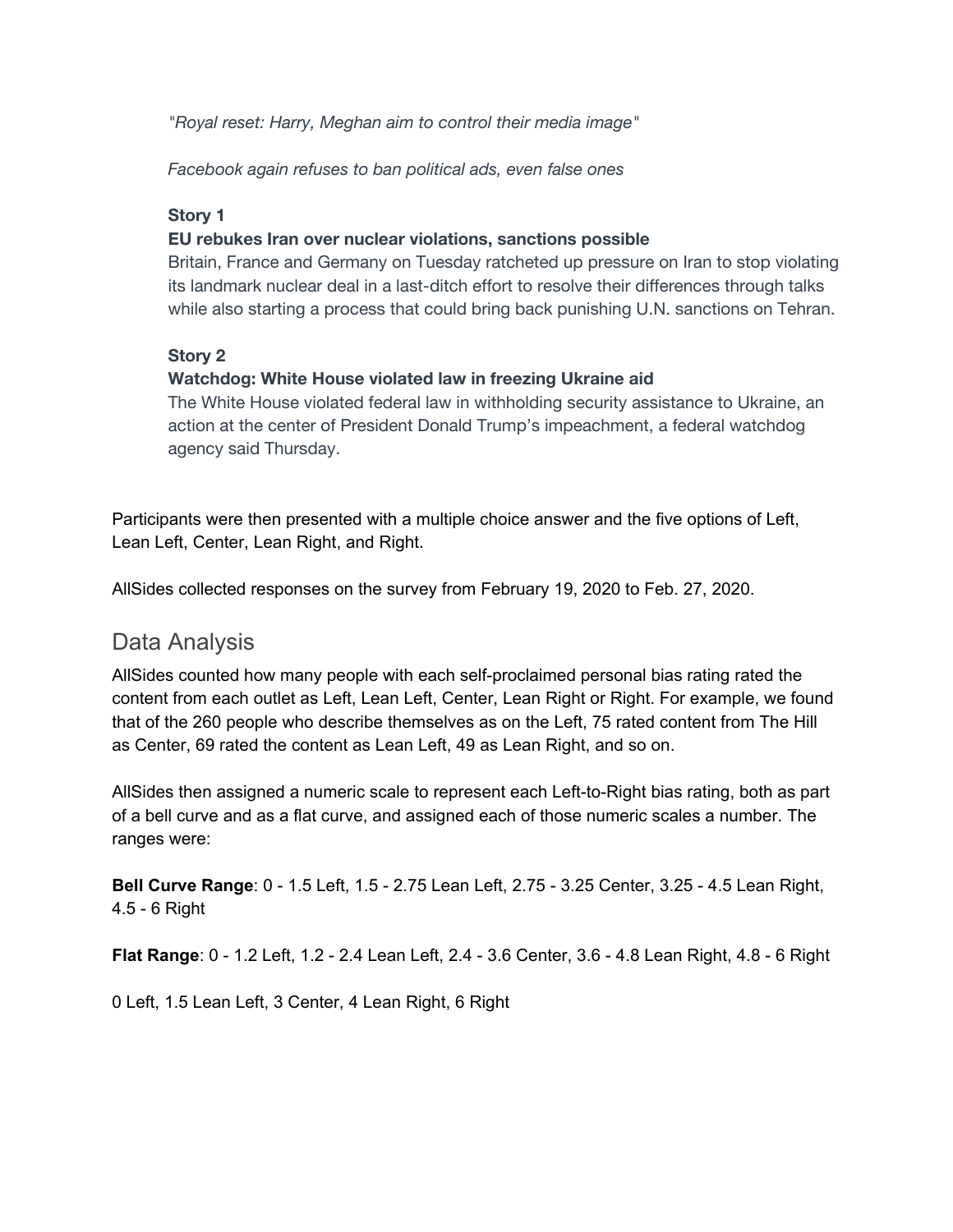| <b>Bias</b>        | Left      | Lean Left    | <b>Center</b> | Lean Right   | <b>Right</b> |
|--------------------|-----------|--------------|---------------|--------------|--------------|
| Range : Bell Curve | $0 - 1.5$ | $1.5 - 2.75$ | $2.75 - 3.25$ | $3.25 - 4.5$ | $4.5 - 6$    |
| <b>Range: Flat</b> | $0 - 1.2$ | $1.2 - 2.4$  | $2.4 - 3.6$   | $3.6 - 4.8$  | $4.8 - 6$    |
| #                  |           | 1.5          |               | 4.5          |              |

Using these numbers, AllSides then calculated an average for each group of results from users across the spectrum.

In the example below, people's self-proclaimed biases are on the X-axis (columns B - F) and their responses — what they believed the bias of the media outlet to be — are on the Y-axis (rows 64 - 68). So, cell B65 indicates 48 people who said they are on the Left said they believe NPR Online News' bias is Lean Left; C65 indicates 66 people who Lean Left believe NPR's bias is Lean Left; D65 indicates 88 people in the Center said they believe Washington Post is Lean Left; and so forth.

|                      | A                      | B         | C            | D                    | E                 | F            | G<br>$\mathcal{A}$ | H       |
|----------------------|------------------------|-----------|--------------|----------------------|-------------------|--------------|--------------------|---------|
| $\star$ <sup>1</sup> |                        |           |              | <b>People's Bias</b> |                   |              |                    |         |
| $\bullet$ 3          | Range: Bell Curve      | $0 - 1.5$ | $1.5 - 2.75$ | $2.75 - 3.25$        | $3.25 - 4.5$      | $4.5 - 6$    |                    |         |
| $\overline{4}$       | Range: Flat            | $0 - 1.2$ | $1.2 - 2.4$  | $2.4 - 3.6$          | $3.6 - 4.8$       | $4.8 - 6$    |                    |         |
| 5                    | #                      | $\bf{0}$  | 1.5          | 3                    | 4.5               | 6            |                    | Flat    |
| $6\phantom{.}6$      | <b>Responses</b>       | Left      | Lean Left    | Center               | <b>Lean Right</b> | <b>Right</b> | <b>TOTAL</b>       | Average |
| 63                   | <b>NPR</b>             |           |              |                      |                   |              |                    |         |
| 64                   | Left                   | 9         | 12           | 35                   | 45                | 16           | 117                |         |
| 65                   | Lean Left              | 48        | 66           | 88                   | 92                | 29           | 323                |         |
| 66                   | Center                 | 91        | 211          | 169                  | 165               | 41           | 677                |         |
| 67                   | Lean Right             | 43        | 105          | 79                   | 49                | 14           | 290                |         |
| 68                   | Right                  | 10        | 10           | 14                   | 5                 | 3            | 42                 |         |
| 69                   | <b>Total Responses</b> | 201       | 404          | 385                  | 356               | 103          | 1449               |         |
| 70                   | Average                | 2.98      | 3.13         | 2.80                 | 2.48              | 2.40         |                    | 2.76    |

AllSides then took the average of these responses, using 0, 1.5, 3, 4.5 and 6 as a proxy to represent each bias rating from Left to Right, to calculate the numbers in row 70. For example, the following equation computed the result in cell B70:

 $((B64*0)+(B65*1.5)+(B66*3)+(B67*4.5)+(B68*6))/(\text{sum}(B64:B68))$ 

These averages were then compared against the bell curve and flat range numbers in rows 3 and 4 to determine what bias, on average, people on the Left believed NPR online news to have (cell B70 = 2.98, which amounts to a Center bias on both the bell curve and flat curve ranges), or people who Lean Left (cell C70 = 3.13, Center bias), or people who are in the Center (cell D70 = 2.80, Center bias), and so forth.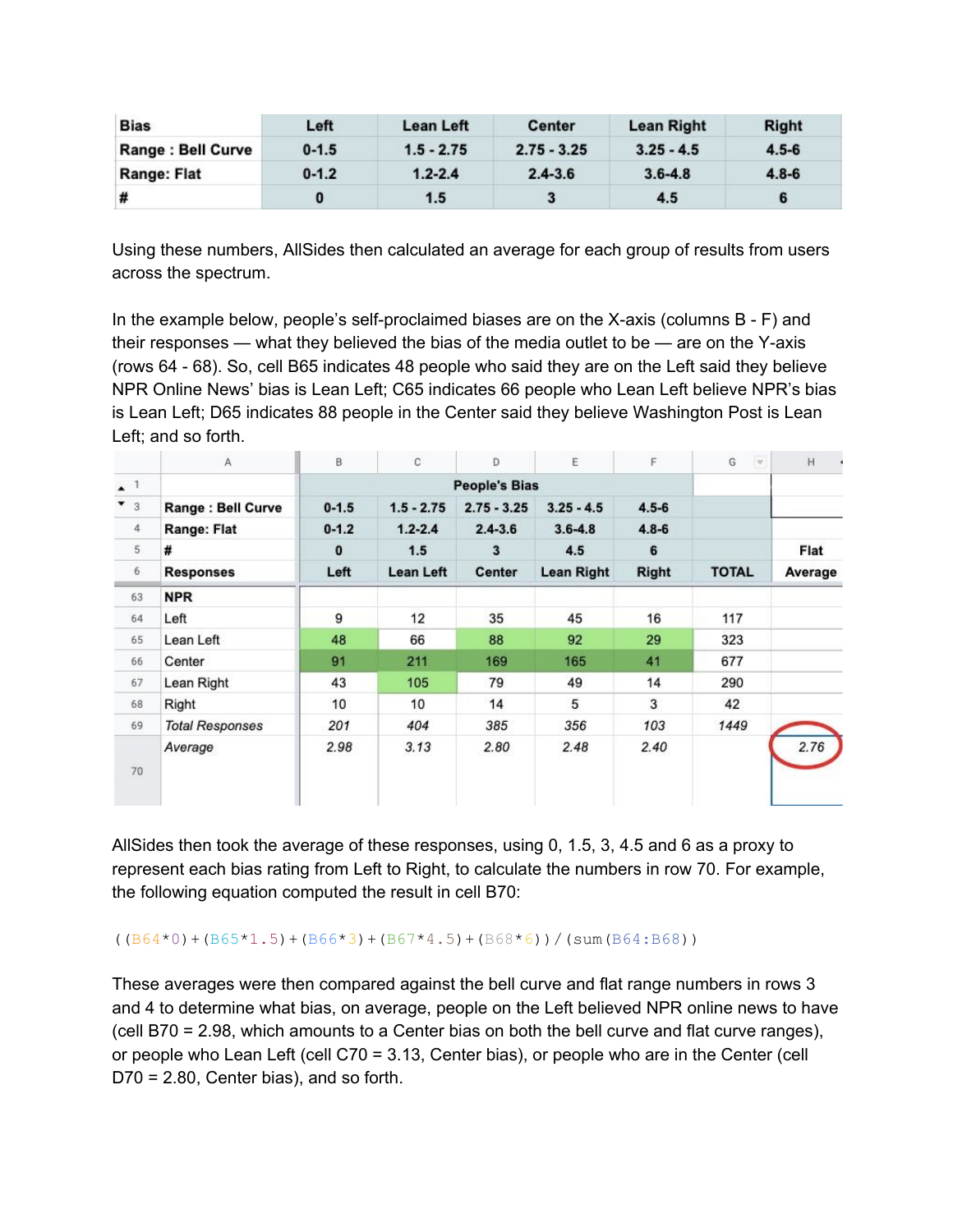We then took an average of these individual averages to arrive at a final number in cell H70. This final average was compared against the bell curve and flat curve ranges to arrive at a final bias rating for the media outlet. In this case, 2.76 places NPR online news as Center, though just barely as it is close to the 2.75 cutoff of the bell curve range representing Lean Left.

# **Conclusions**

Upon calculating a flat average for all media outlets, AllSides determined the following:

| <b>Outlet</b>                    | Average<br>Rating | <b>Bell Curve/Flat</b><br><b>Curve Analysis</b> | <b>Notes</b>                                                                                                                                                                                                                                                                                                                                                                                                                                                                                                                                                        |
|----------------------------------|-------------------|-------------------------------------------------|---------------------------------------------------------------------------------------------------------------------------------------------------------------------------------------------------------------------------------------------------------------------------------------------------------------------------------------------------------------------------------------------------------------------------------------------------------------------------------------------------------------------------------------------------------------------|
| Associated<br>Press              | 2.24              | Lean Left                                       | Current Rating: Center. Survey: Lean Left.<br>Editorial board will meet on this one specifically.<br>Left and Left Left perceive AP as on the border of<br>Lean Left and Center, while people from the Center,<br>Lean Right and Right all would rate AP as clearly<br>Lean Left.                                                                                                                                                                                                                                                                                   |
| The Hill                         | 2.53              | Lean Left / Center                              | <b>Current Rating: Center. Survey: border of Center</b><br>and Lean Left. Editorial review: Keep The Hill as<br>Center. People who describe themselves as Lean<br>Right and Right perceive The Hill as Lean Left, but<br>not by a lot. People in the Center saw it as on the<br>border of Center and Lean Left. Lean Left and Left<br>groups saw it as Lean Left. The overall average has<br>it on the border line between Lean Left and Center.                                                                                                                    |
| <b>NPR Online</b><br><b>News</b> | 2.76              | Center                                          | Current Rating: Center. Survey: Center (barely,<br>close to Lean Left). Editorial Review: Stay with<br>Center. Left, Lean Left and Center perceive it as<br>Center. Lean Right and Right see it as on the<br>border of Center and Lean Left. The overall average<br>is Center, close to the border line with Lean Left.                                                                                                                                                                                                                                             |
| Washington<br>Post               | 2.53              | Lean Left / Center                              | Current Rating: Lean Left. Survey: border of<br>Center and Lean Left. Editorial review: Keep<br>Washington Post as Lean Left. The average of all<br>groups believes it is on the border of Lean Left and<br>Center. Usually our results look like a smooth curve,<br>but the majority of those who say they are Left and<br>Lean Left indicated they believe The Washington<br>Post is Lean Right, representing a puzzling outlier<br>that impacted the overall average. Groups from the<br>Center, Lean Right and Right all rated Washington<br>Post as Lean Left. |